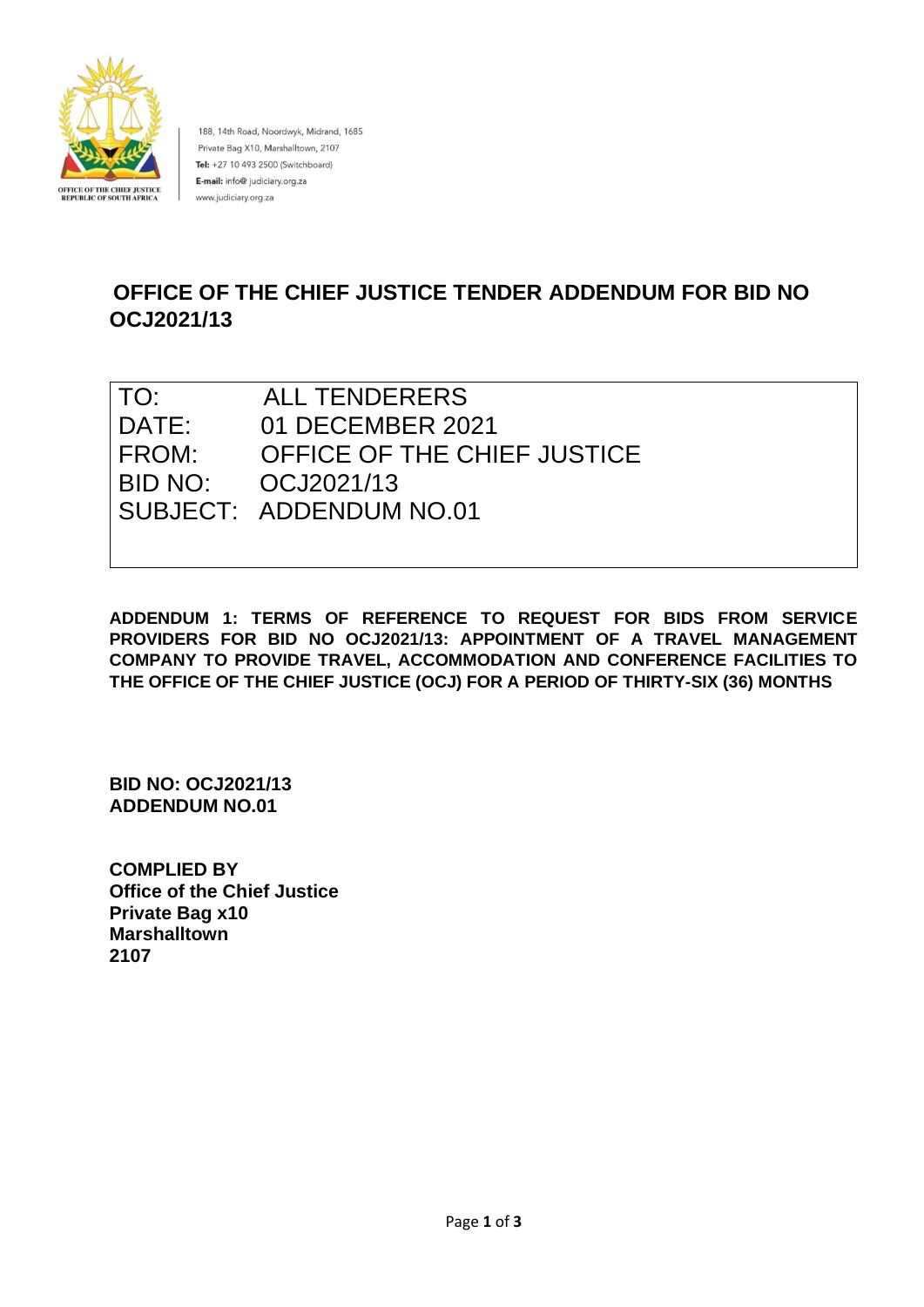**ADDENDUM 1: TERMS OF REFERENCE TO REQUEST FOR BIDS FROM SERVICE PROVIDERS FOR BID NO OCJ2021/13: APPOINTMENT OF A TRAVEL MANAGEMENT COMPANY TO PROVIDE TRAVEL, ACCOMMODATION AND CONFERENCE FACILITIES TO THE OFFICE OF THE CHIEF JUSTICE (OCJ) FOR A PERIOD OF THIRTY-SIX (36) MONTHS**

This addendum forms part of addendum 01 tender document for BID NO OCJ2021/13.

Each tenderer for this contract shall incorporate the following amendments and additions as part of their respective tenders.

Each tenderer is required to acknowledge receipt and acceptance of the amendments and additions contained in this addendum and to submit the completed addendum with the tender.

The following corrections/additions to the Bid documents have been made:

# **1. CORRECTIONS**

## **1.1 Corrections under Communication**

Section 7.1 should read as follows: "**The last day of making enquiries to the OCJ is 09 December 2021 at 16:00."**

#### **1.2 Corrections under A2 Technical scorecard and Compliance Checklist**

Section 1.1 should read as follows: "**Section 16.3.1 (H)"**. Section 1.2 should read as follows: "**Section 16.3.1 (I)"**.

### **2. ACCEPTANCE AND INCORPORATION OF ADDENDUM NO.2**

I/we accept that Addendum No.1 forms part of the tender documents.

I/We confirm that I/we

- a) Have noted the contents of this addendum;
- b) Have fully considered the addendum; and
- c) Have incorporated the addendum and additions contained in this addendum in my/our tender for Bid no. OCJ2021/13

| DATE:                     |  |
|---------------------------|--|
| <b>TENDERES'S ADDRESS</b> |  |
|                           |  |